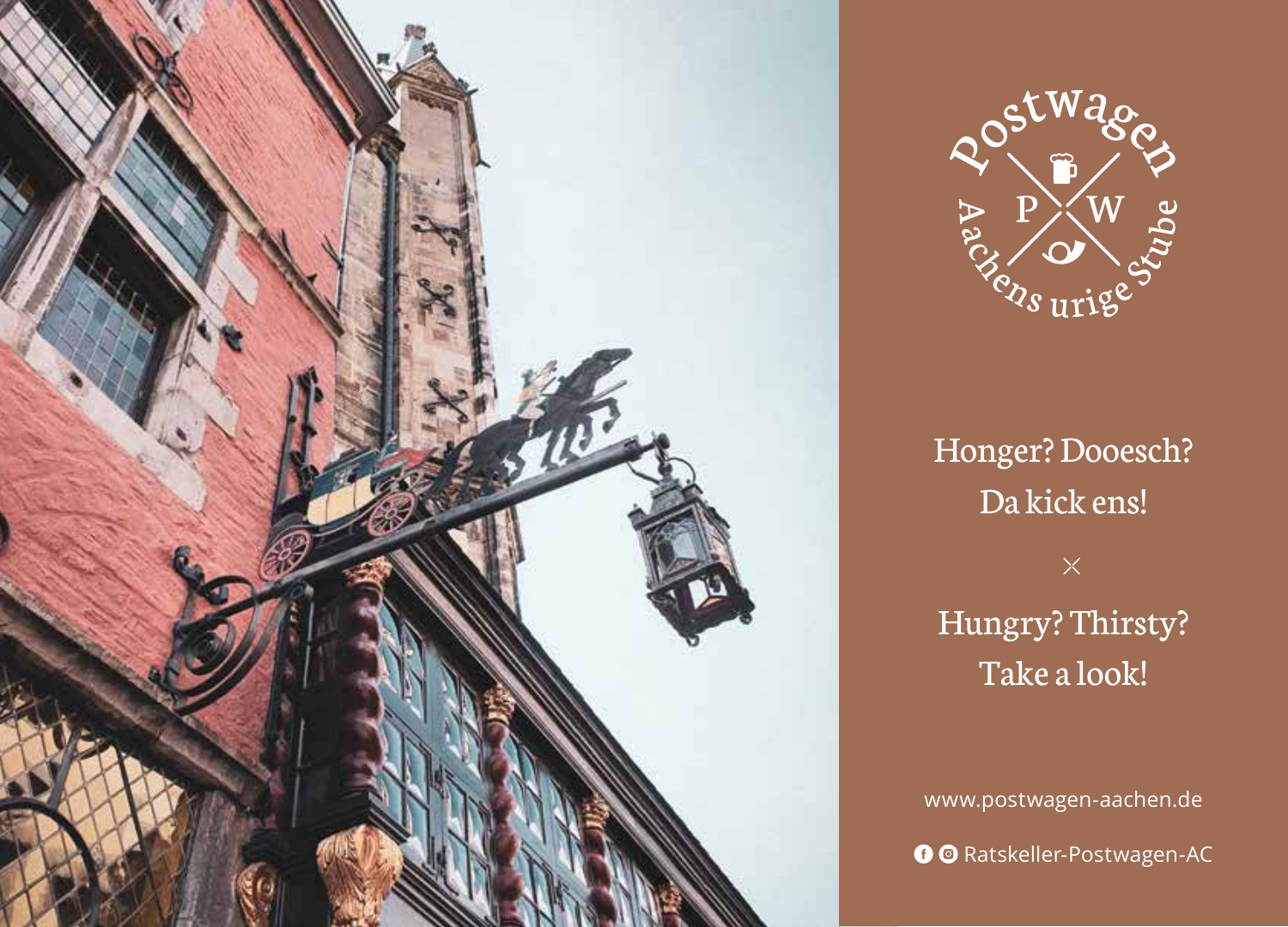

### **The Postwagen ...**

**... is the only historical wooden structure in the imperial city, because the construction of wooden houses was banned after the devastating fire in 1656.**

**The Postwagen owes its present name to the citizens of Aachen, who saw a resemblance in the structural appearance to a post wagon.**

**Prior to this, since the 18th century, it was the book seller Freyaldenhoven who gave this building, which stood in the shadow of the Granus Tower, its name. Tradition has it that Freyaldenhoven picked the nickname "Uellespejjel" because although he was a bookseller,** 

**he could not read and "read" the wildest stories to his customers from books that sounded completely different when read the next time. He calculated the books according to weight. His fantasy and ability to entertain people with made-up stories and jokes, enjoyed great popularity.**

**The days of book selling were over and Georg Buchmeier open the Postwagen in September 1902 as a cosy restaurant for residents, students, artists and visitors to the city. It became the historic meeting place in Aachen – a restaurant filled with cheery drinks and convivial company.**

#### A warm heart and a good feeling in your stomach.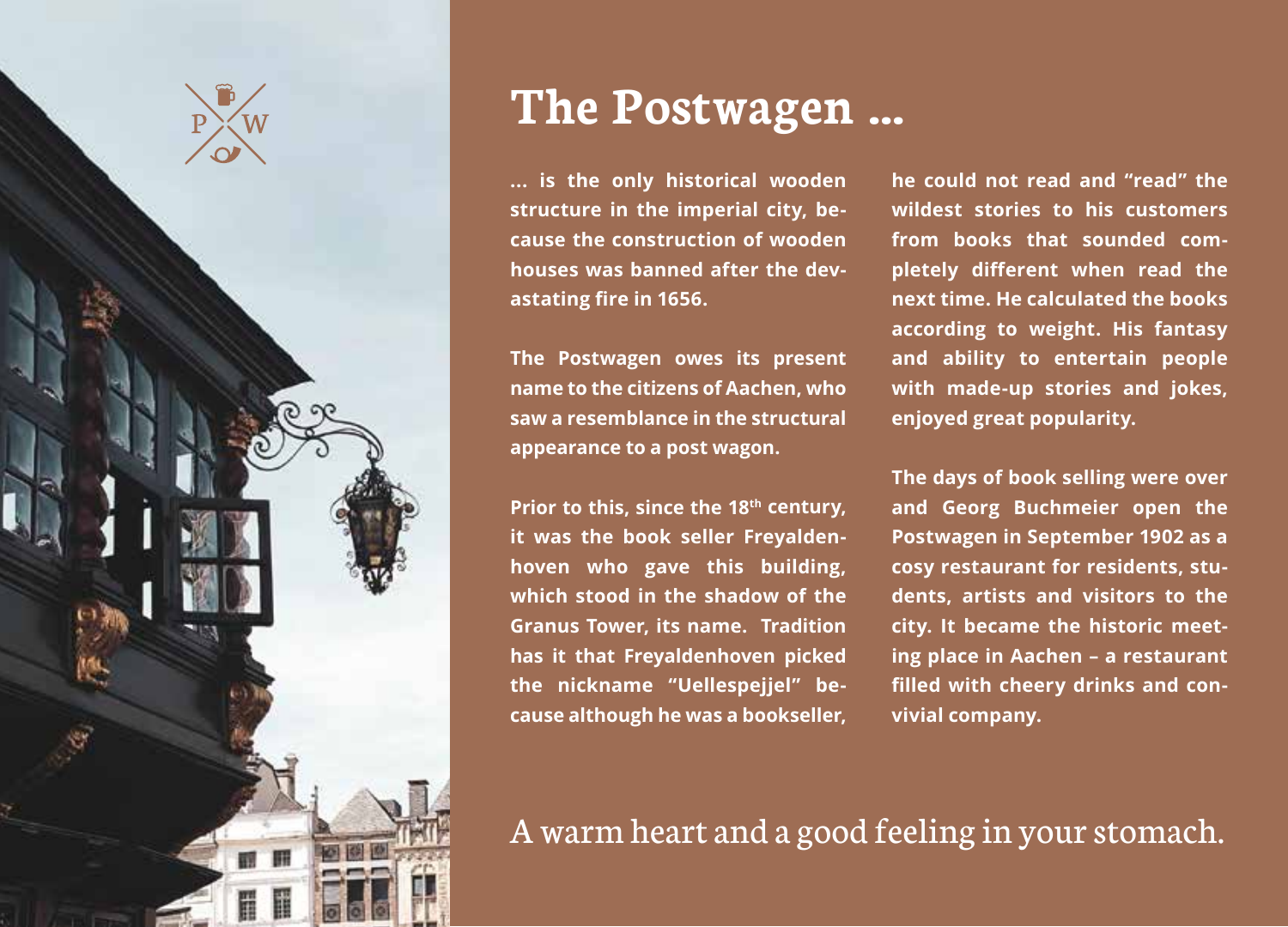

### **Dishes**

#### Wärm ejje Hazze, verjönne ejje Buuch.

A warm heart and a good feeling in your stomach.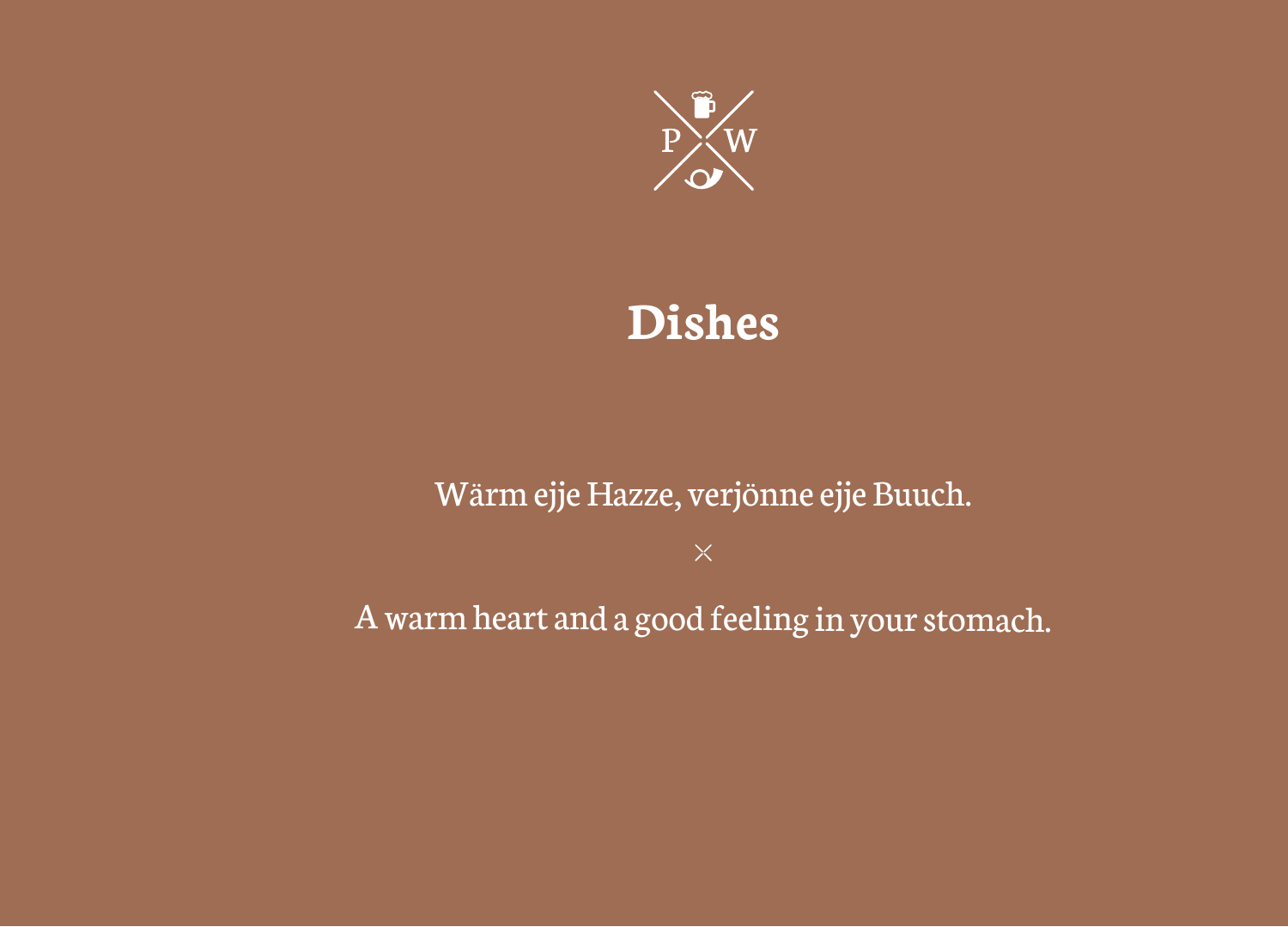

### **Small board with titbits**

#### Bread with wild garlic nut butter

and mustard cucumbers 1, 3, 16 we + ro, 22, 25 € 4.50

#### **Rillette from trout**

on bread with radish 1, 3, 16 we + ro, 19, 22 € 5.00

#### Kalbspaté on bread

with gherkins<sup>1, 3, 16 we+ro</sup> € 5.00

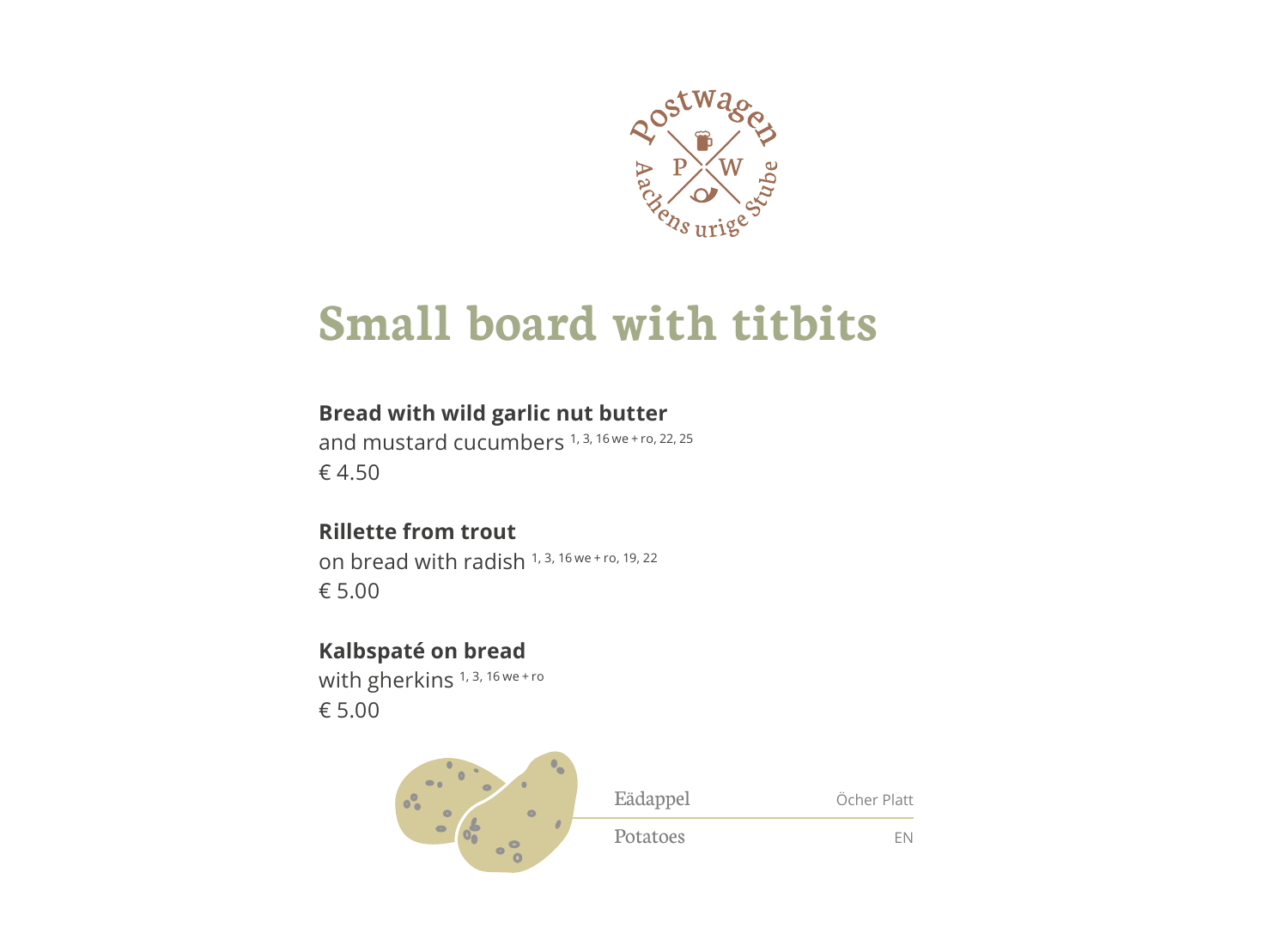## **More for your stomach**

#### **Soerser potato soup**

with spring onions, bacon and croutons 1, 3, 16 we, 22, 24 € 9.00

#### **"Postwagen" salad**

with fried green asparagus, radish and herb vinaigrette <sup>16 we, 25</sup> € 12.00

#### **"Aachen Sauerbraten"**

with apple red cabbage, roasted flaked almonds and potato dumplings in butter crumbs 16 we, 22, 23 ma, 24, 27 € 19.00

#### **Crispy fried pike-perch fillet**

with butter sauce, white and green asparagus and pasta orzo 16 we, 19, 22, 24 € 26.00

#### **Cooked white Asparagus (Half Pound)**

| - with Hollandaise sauce and herb triplets 18, 22, 27 | € 19.50 |
|-------------------------------------------------------|---------|
| – with Eifel ham $1,3$                                | € 24.00 |
| - with scrambled eggs with chive <sup>18</sup>        | € 24.00 |
| – with salmon steak <sup>19</sup>                     | € 32.00 |
| – with a small loin steak                             | € 34.00 |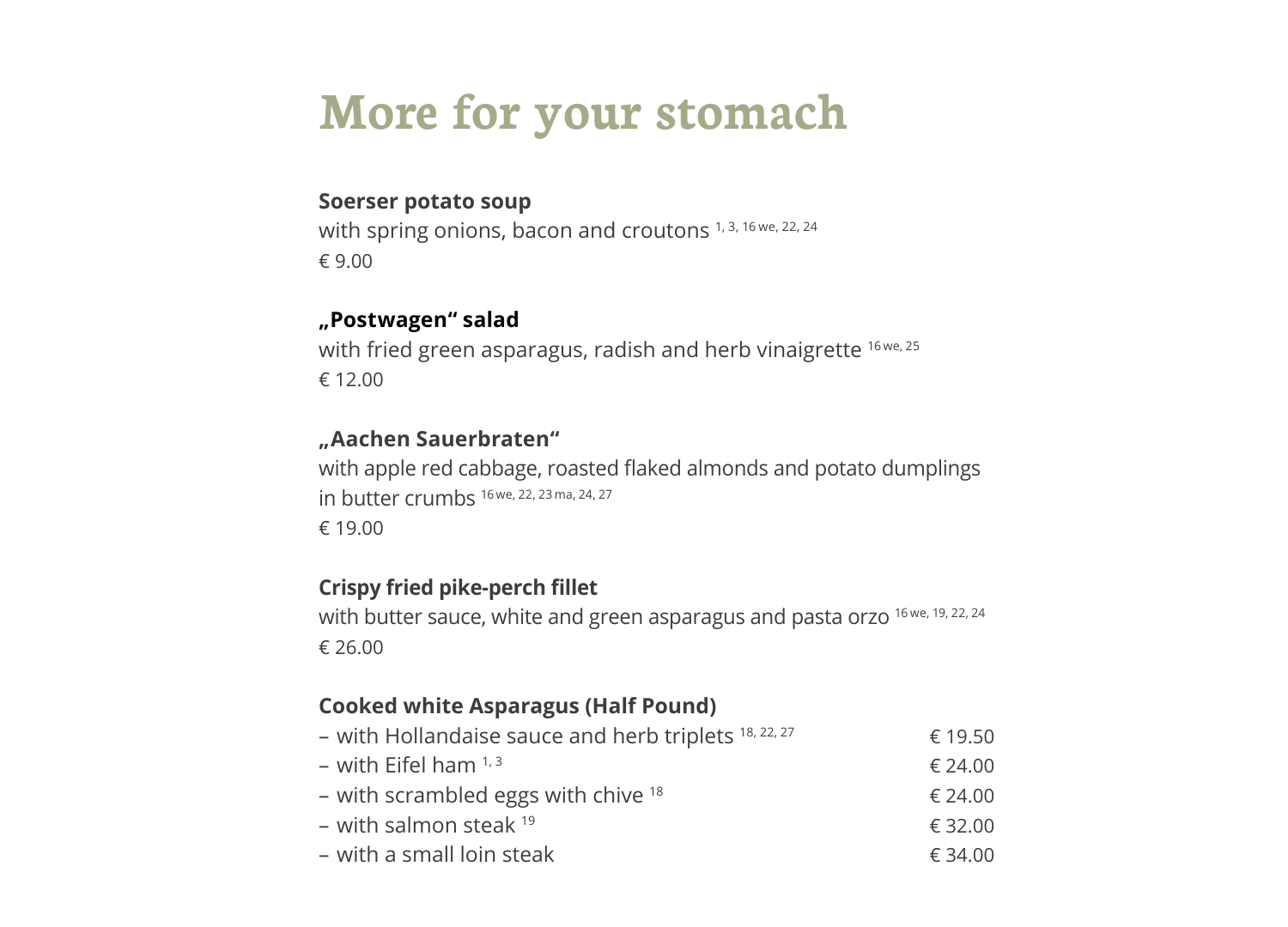

#### **... and for the heart**

#### The "cherry on the cake"

Touch of chocolate mousse with an espresso 1, 3, 16 we, 18, 22, 23 ma € 5.00

White chocolate mousse 1, 3, 18, 22, 23 ma on rhubarb compote and sweet almonds € 8.00

**"Aachen Rum pot"** 16 we, 18, 22, 27 with vanilla ice cream in a crumb coat € 10.00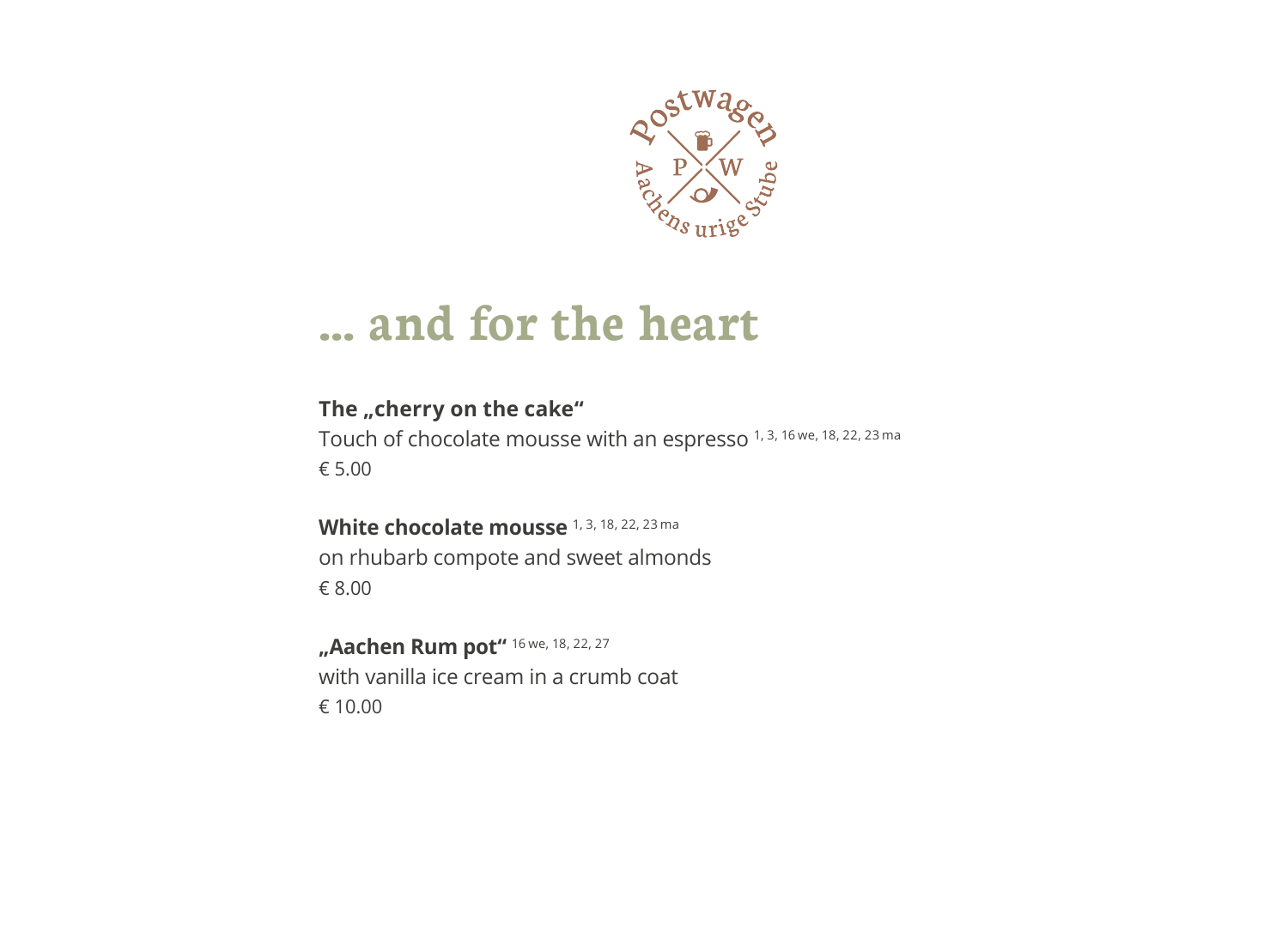

### Beverages

#### Dooesch es kodder als Heämwieh.

Thirst is worse than homesickness.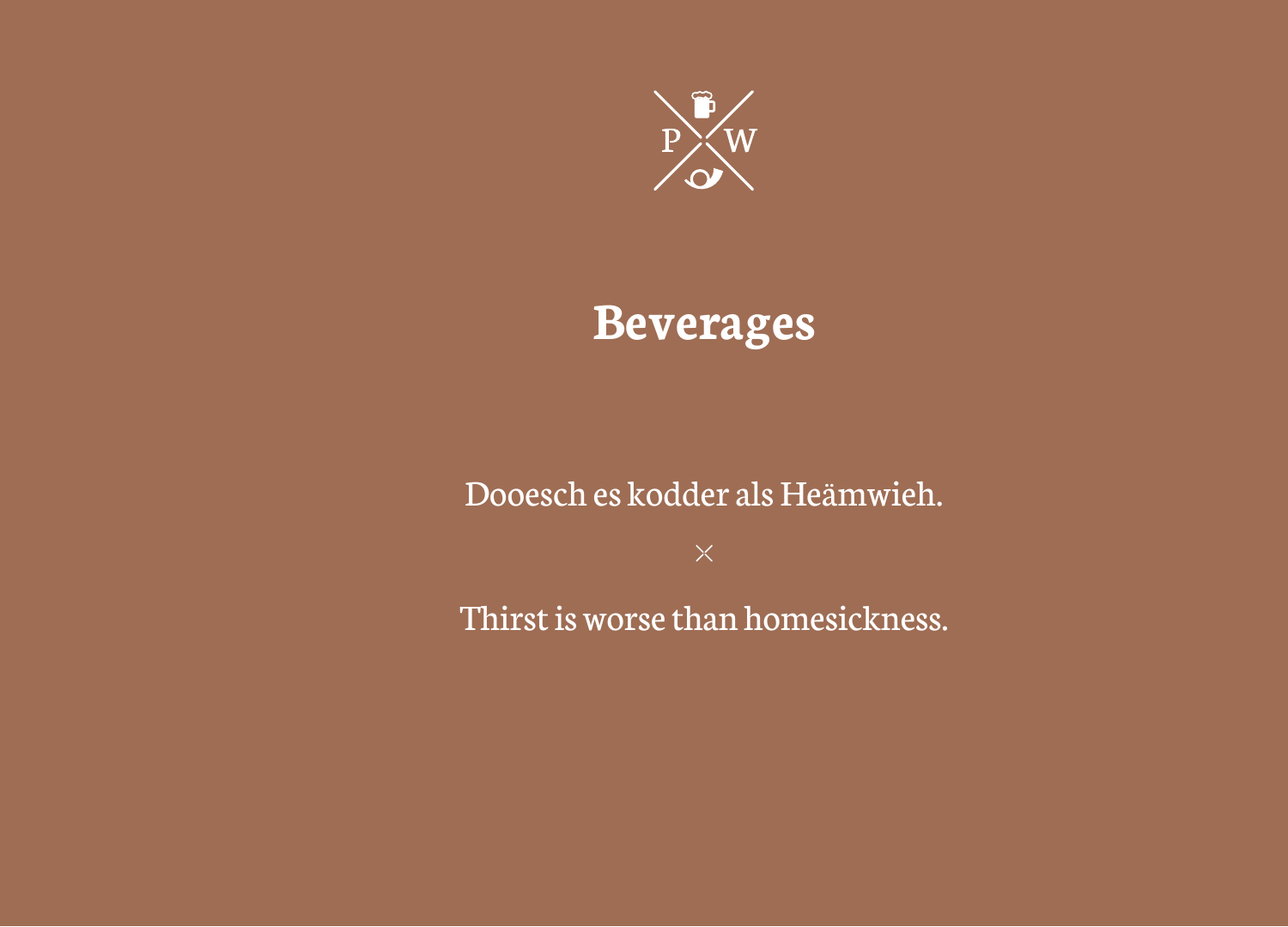

## **Alcohol-free beverages**

| <b>Water, still or sparkling</b>          | 0.2   | € 2.00 |
|-------------------------------------------|-------|--------|
|                                           | 0.751 | € 5.50 |
| <b>Gerolsteiner naturell or sparkling</b> | 0.751 | € 6.50 |
| Afri Cola 2, 11                           | 0.31  | € 3.00 |
| Afri Cola without sugar 2, 6, 11          | 0.31  | € 3.00 |
| Bluna Orange <sup>2,3</sup> or Lemon      | 0.31  | € 3.00 |
| Spezi (Orange cola) <sup>2,3</sup>        | 0.31  | € 3.00 |
| <b>Apple juice</b>                        | 0.21  | € 3.00 |
| Orange juice                              | 0.21  | € 3.00 |
| <b>Rhubarb juice</b>                      | 0.21  | € 3.00 |
| <b>Passion fruit juice</b>                | 0.21  | € 3.00 |
| Tonic Water TH 3, 10                      | 0.21  | € 3.50 |

All juices are also available as 0.3 l spritzers for € 3.50.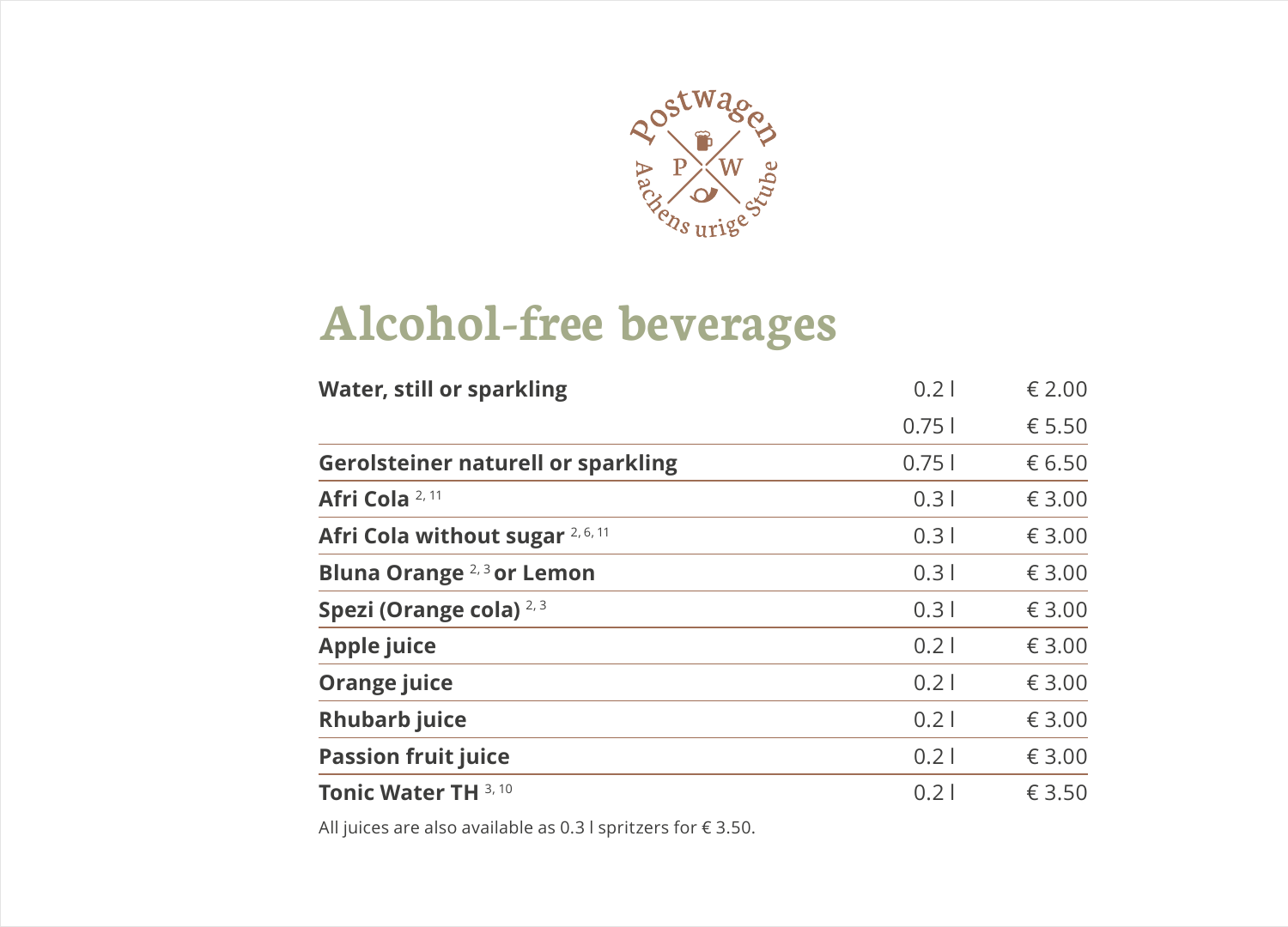

### **Draught beers**

| Bitburger Pils 16 ge + ho                  | 0.21 | € 2.10 |
|--------------------------------------------|------|--------|
|                                            | 0.41 | € 3.80 |
| Peters Kölsch 16 ge + ho                   | 0.21 | € 2.10 |
|                                            | 0.41 | € 3.80 |
| <b>Benedictine wheat beer 16 ge + ho</b>   | 0.31 | € 3.20 |
|                                            | 0.51 | €4.80  |
| Bit Schuss <sup>1,11,16 ge+ho</sup>        | 0.21 | € 2.10 |
|                                            | 0.41 | € 3.80 |
| Bit Radler <sup>1, 3, 16 ge + ho</sup>     | 0.21 | € 2.10 |
|                                            | 0.41 | € 3.80 |
| Kölsch Schuss <sup>1, 11, 16 ge + ho</sup> | 0.21 | € 2.10 |
|                                            | 0.41 | € 3.80 |
| Kölsch Radler 1, 3, 16 ge + ho             | 0.21 | € 2.10 |
|                                            | 0.41 | € 3.80 |
| Drecksack Pils and cola 2, 11, 16 ge + ho  | 0.21 | € 2.10 |
|                                            | 0.41 | € 3.80 |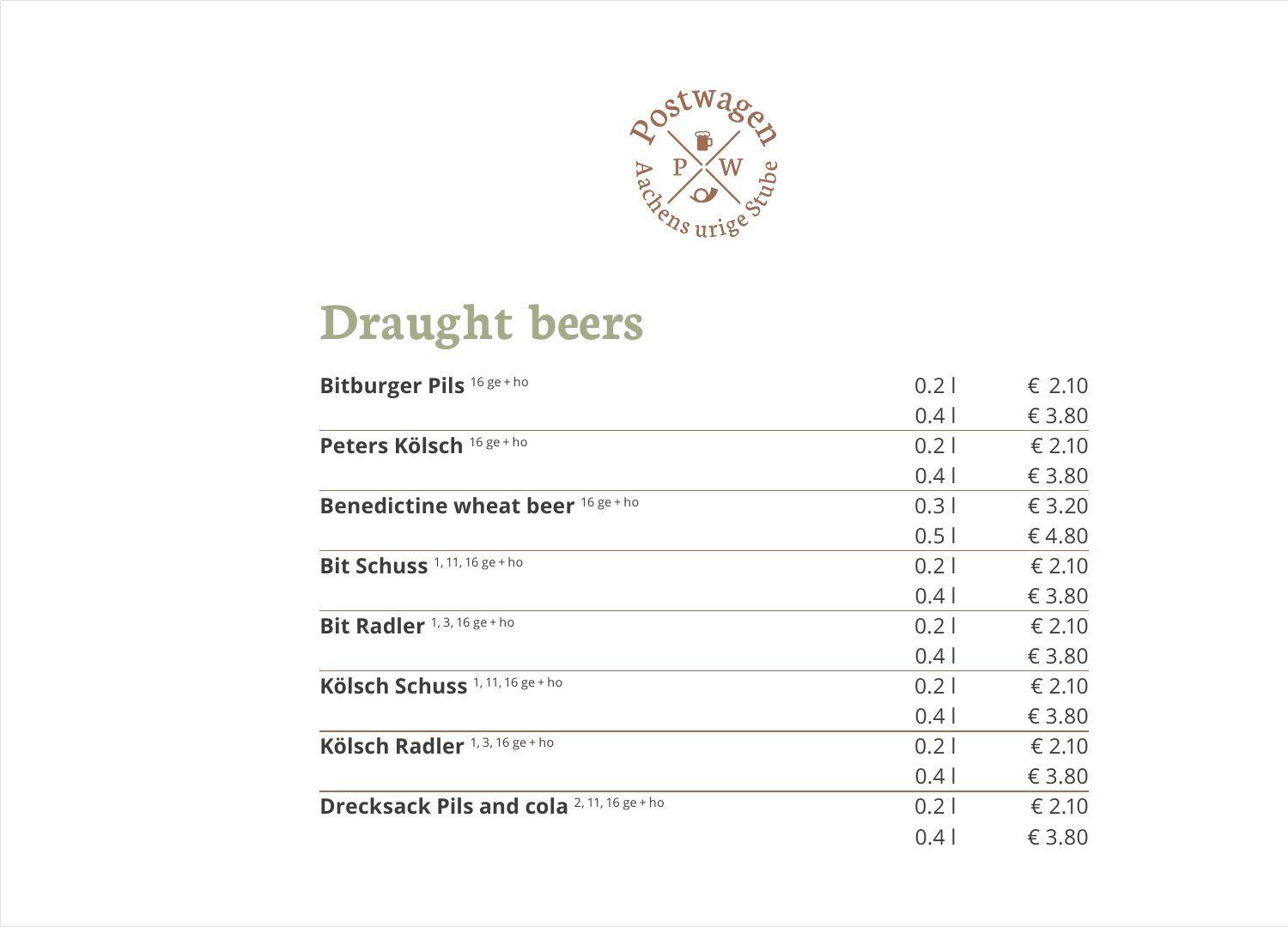

### **Bottled beer**

| <b>Liefman's Fruit on the Rocks</b>        |            | 0.251       | € 3.10 |
|--------------------------------------------|------------|-------------|--------|
| <b>Grimbergen Blonde</b>                   |            | 0.331       | € 4.20 |
| <b>Duvel</b>                               |            | 0.331       | € 4.20 |
| <b>Leffe Blonde</b>                        |            | 0.331       | € 3.90 |
| <b>Leffe Brune</b>                         |            | 0.331       | € 3.90 |
| <b>Alcohol-free</b>                        |            |             |        |
| <b>Bitburger 0.0</b>                       |            | 0.331       | € 3.00 |
| <b>Bitburger Radler 0.0</b>                |            | 0.331       | € 3.00 |
| <b>Benedictine Weizen (wheat beer) 0.0</b> |            | 0.51        | €4.60  |
| Kandi Malz                                 |            | 0.331       | € 3.00 |
|                                            | Bierbuuch  | Öcher Platt |        |
|                                            | Beer belly | EN          |        |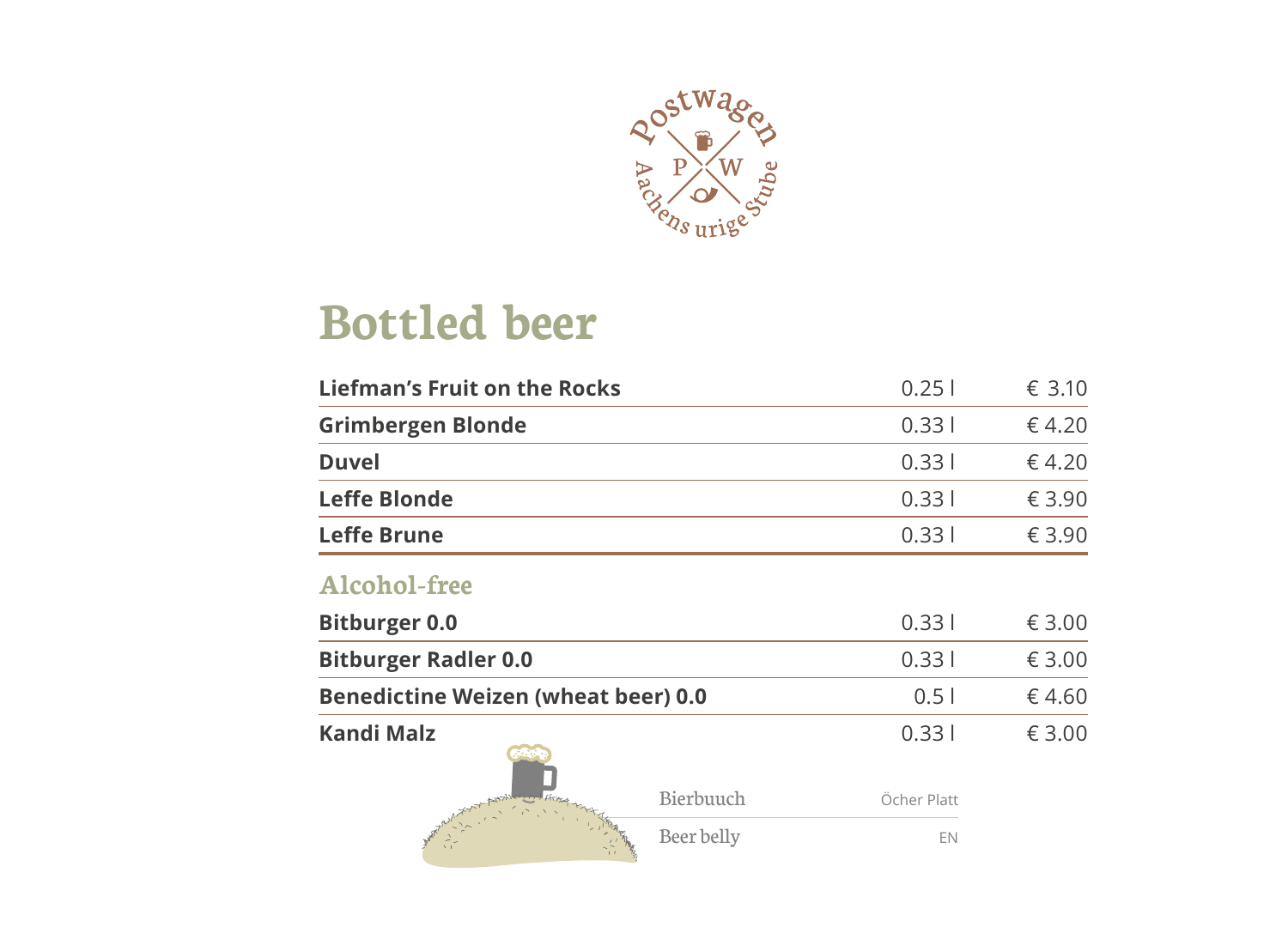

# **Long drinks**

| Hugo - Elder flowers meet Prosecco <sup>2</sup>  | 0.21 | € 7.00  |
|--------------------------------------------------|------|---------|
| Aperol Spritz <sup>2, 10</sup>                   | 0.21 | € 7.00  |
| Rum Cola <sup>1, 11</sup>                        | 0.21 | £570    |
| Gin Tonic - Siegfried Gin & Tonic Water TH 3, 10 | 0.21 | € 12.00 |

| Röppschs          | Öcher Platter |
|-------------------|---------------|
| Rülpsen (burping) | FN            |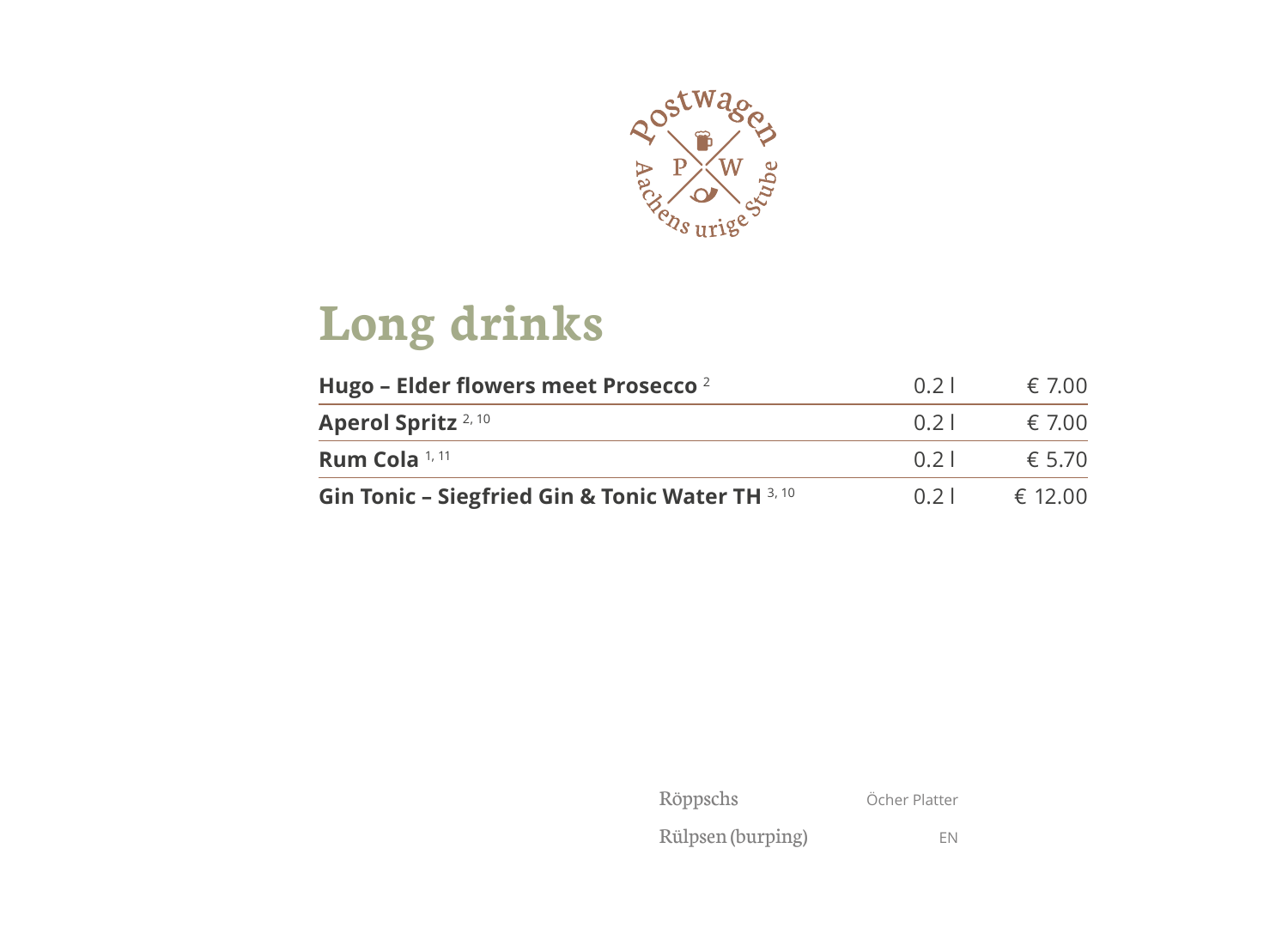

## **Sparkling Wine & Wine**

| J. Oppmann extra dry 10                                           | 0.11  | € 5.50  |
|-------------------------------------------------------------------|-------|---------|
| Sektkellerei Oppmann (winery making<br>sparkling wines), Würzburg | 0.751 | € 25.00 |
| 2018er Grauburgunder, dry 10                                      | 0.21  | € 7.00  |
| Winery Durbach, Baden                                             | 0.751 | € 24.50 |
| 2018er Weißburgunder, dry 10                                      | 0.21  | € 7.00  |
| Winery Lergenmüller, Pfalz                                        | 0.751 | € 24.50 |
| 2018er Riesling, off-dry 10                                       | 0.21  | € 7.00  |
| Winery Geschwister Köwerich, Mosel                                |       | € 24.50 |
| 2018er Spätburgunder Weißherbst, dry 10                           | 0.21  | € 7.00  |
| Winery Durbach                                                    |       | € 24.50 |
| 2018er Spätburgunder, dry 10                                      | 0.21  | € 7.00  |
| Winery Durbach                                                    |       | € 24.50 |
| 2017er Merlot, dry 10                                             | 0.21  | € 7.00  |
| Winery Lergenmüller                                               |       | € 24.50 |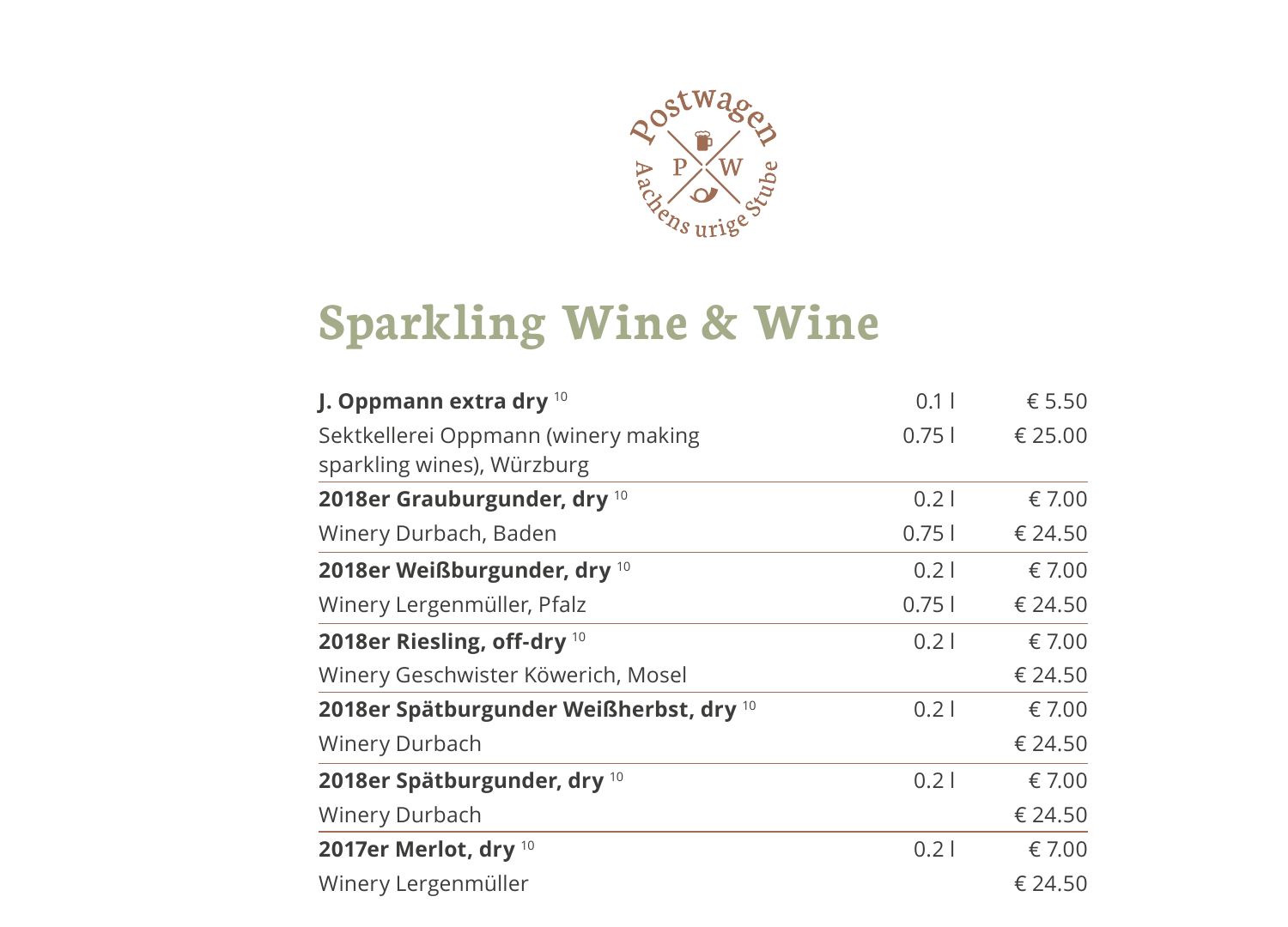

### **Port wine**

| <b>Select Ruby Tailors</b> | 5cl - | $\epsilon$ 5.50 |
|----------------------------|-------|-----------------|
| <b>Chip Dry Tailors</b>    | 5c    | € 6.00          |

## **Prinz Distillery**

| <b>Apricot</b>          | $2 \,$ cl | € 4.50 |
|-------------------------|-----------|--------|
| <b>Hazelnut</b>         | $2 \,$ cl | 64.50  |
| <b>Williams pear</b>    | 2c1       | 64.50  |
| <b>Fruit schnapps</b>   | 2c1       | 64.50  |
| <b>Raspberry brandy</b> | 2c1       | 64.50  |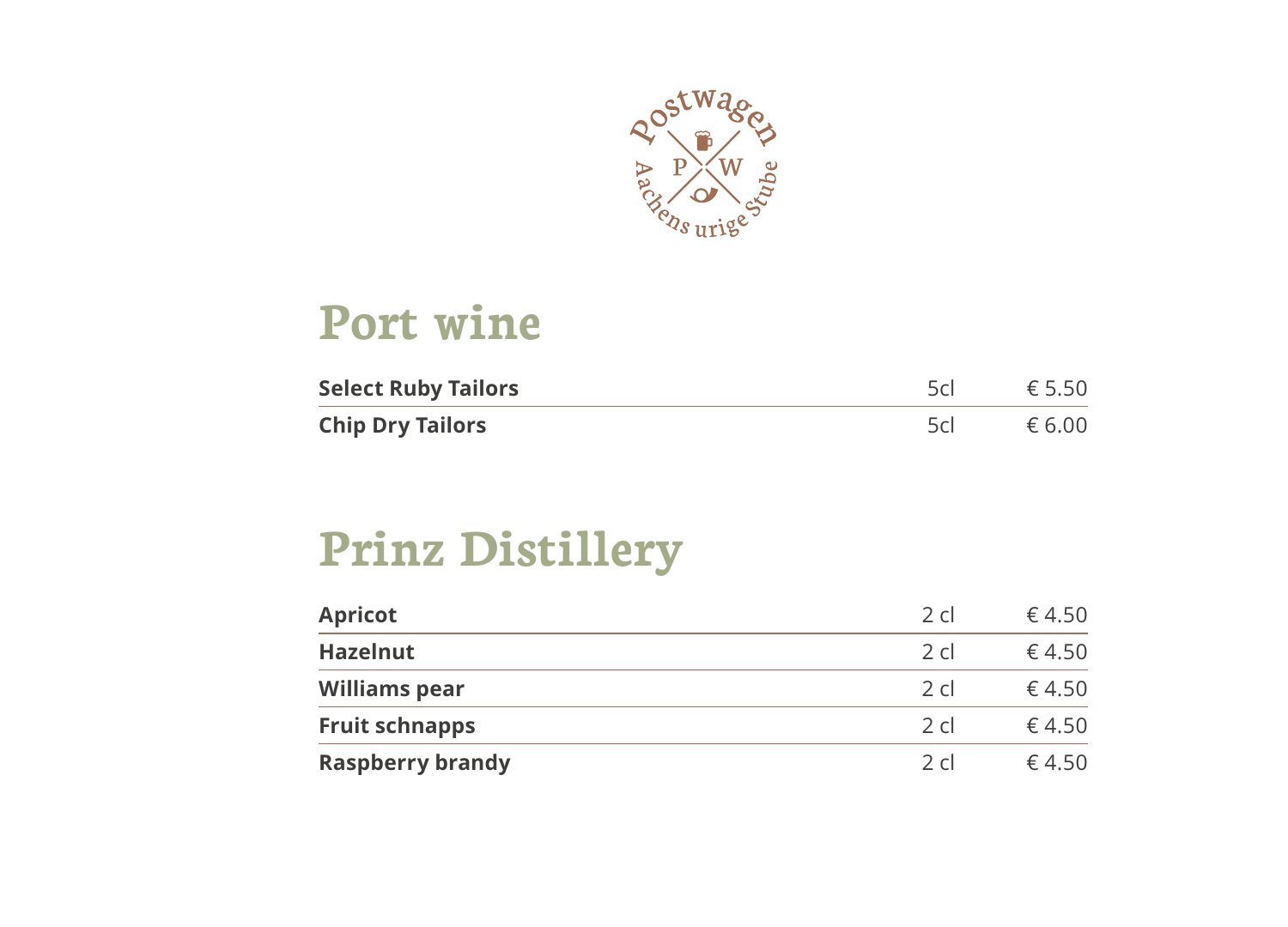

# **Spirits**

| Nordhäuser Doppelkorn 16 ro                     | $2$ cl | € 2.50 |
|-------------------------------------------------|--------|--------|
| <b>Bessen Genever</b>                           | $2$ cl | € 3.00 |
| <b>Malteser Aquavit</b>                         | $2$ cl | € 3.00 |
| Aachener Printenlikör                           | $2$ cl | €4.00  |
| <b>Monschauer Els</b>                           | $2$ cl | € 2.50 |
| Jägermeister                                    | $2$ cl | € 3.50 |
| <b>Ramazotti on ice</b>                         | 4 cl   | € 6.50 |
| <b>Siegfried Rheinland Dry Gin</b>              | $4$ cl | € 9.00 |
| Grappa Julia                                    | 2 cl   | € 5.00 |
| <b>Jim Beam</b>                                 | 4 cl   | € 5.00 |
| <b>Jack Daniels</b>                             | $4$ cl | € 5.00 |
| <b>Makers Mark Bourbon</b>                      | 4 cl   | € 6.50 |
| <b>Gonzalez Byass Vina AB Amontadillo, Dry</b>  | 5 cl   | € 5.50 |
| <b>Gonzales Byass, Cristina Oloroso Abocado</b> | 5 cl   | € 5.00 |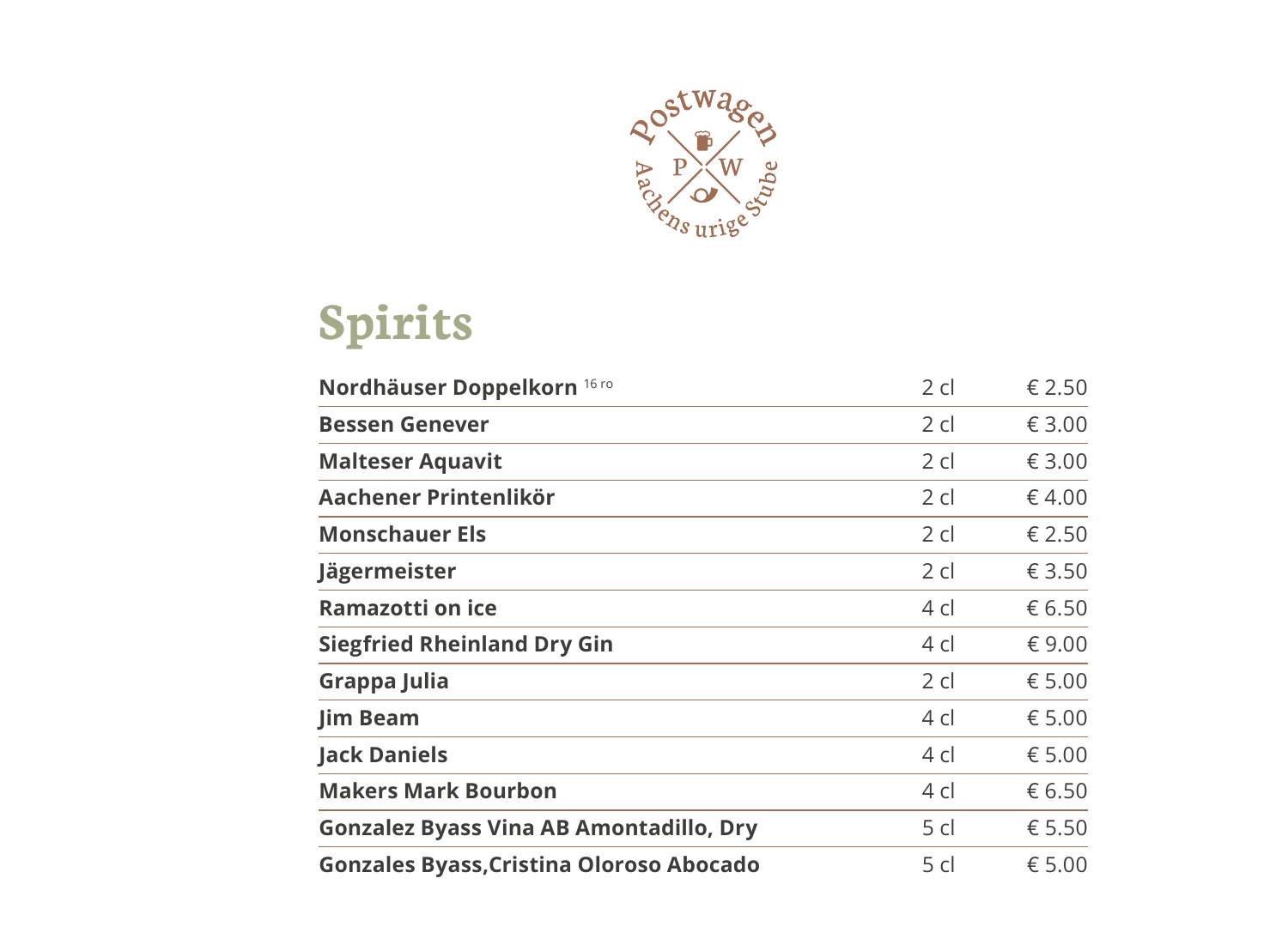

## **Coffee specialities**

| Coffee <sup>11</sup>                           | € 2.80 |
|------------------------------------------------|--------|
| Espresso <sup>11</sup>                         | € 2.30 |
| Cappuccino <sup>11, 22</sup>                   | € 3.20 |
| Latte macchiato 11, 22                         | € 3.70 |
| Café au lait 11, 22                            | € 3.40 |
| Hot chocolate <sup>22</sup>                    | € 3.50 |
| Hot chocolate with whipped cream <sup>22</sup> | € 4.00 |
| Whipped cream extra <sup>22</sup>              | € 0.50 |

All coffee specialities are also available with lactose-free milk or soy milk.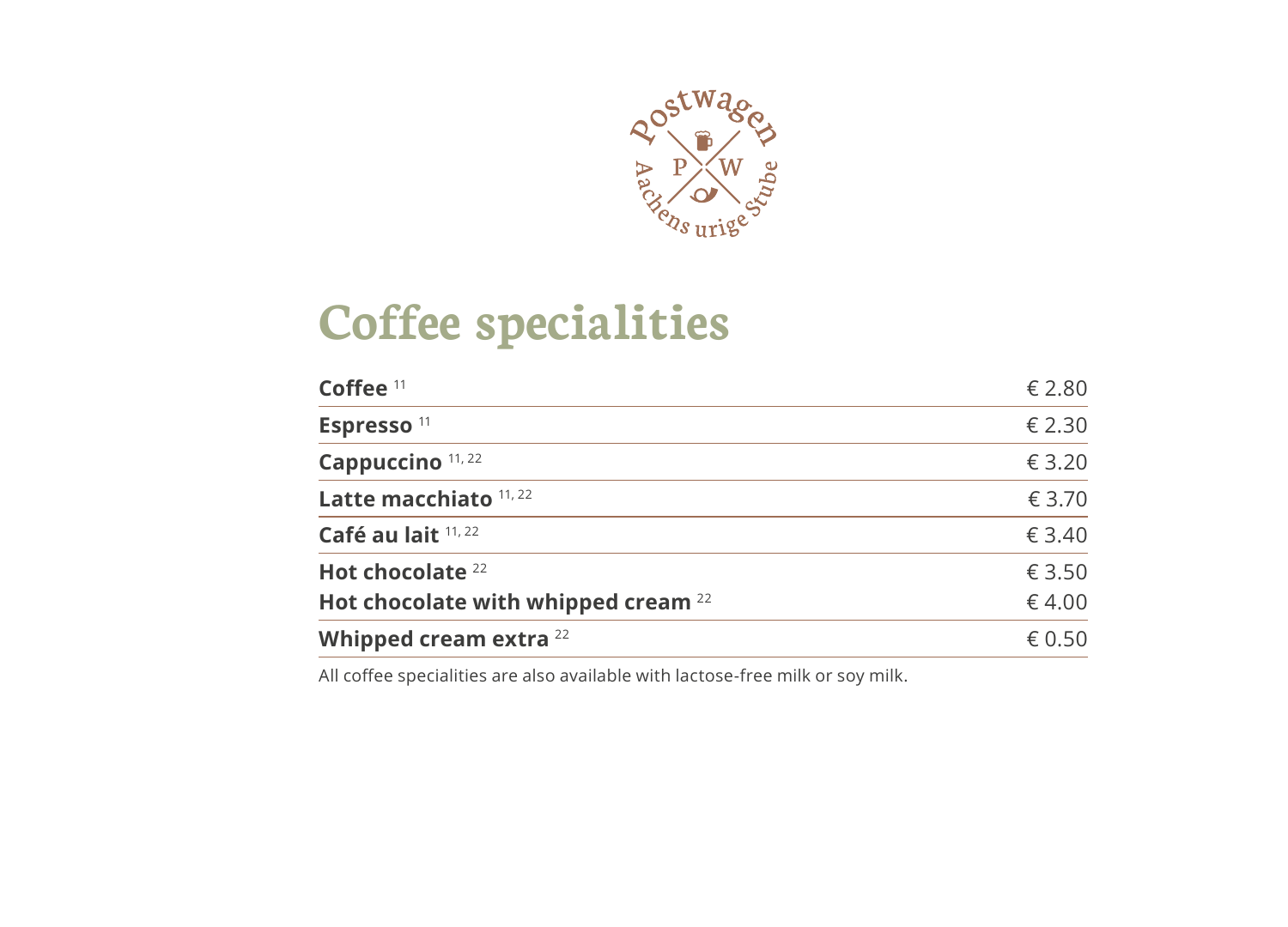

### **Tea specialities**

| <b>English Breakfast</b>                 | € 3.50 |
|------------------------------------------|--------|
| <b>Earl Grey</b>                         | € 3.50 |
| <b>Schlaflos in Aachen (green tea)</b>   | € 3.50 |
| <b>Princess Printe</b>                   | € 3.50 |
| <b>Bosbessen</b>                         | € 3.50 |
| Kaiser Karl's Kräutergarten (herbal tea) | € 3.50 |
| Kamillo                                  | £3.50  |

In cooperation with the well-known "Teehaus Eulenspiegel" from Aachen, we serve our tea in the classic way using a tea strainer. The Teahouse has been a favourite locale for tea enjoyment in Aachen for more than 25 years.